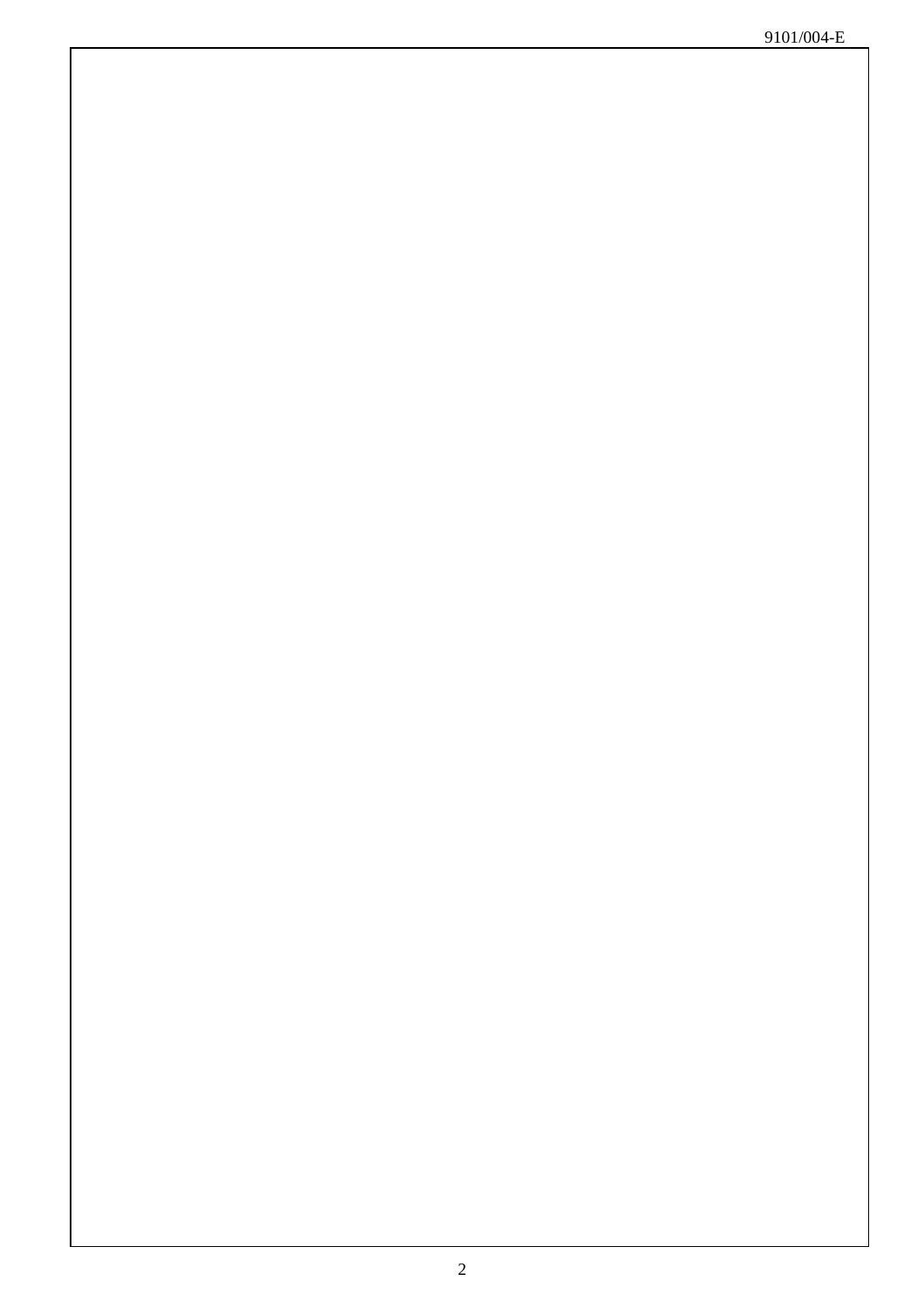## *Please note*

### *For this survey:*

- When providing estimates in respect of expected capital expenditure, please take into account all factors which may influence the figures, for example the effect of specific policies and inflation. The respondents retain the right to revise their estimates.
- Provide estimates of capital expenditure at current prices (year 2005 prices).
- Capital expenditure includes all expenditure on construction works, land and existing buildings, fees payable to architects, engineers and other professional enterprises (firms) relating to the different construction items, machinery and equipment, computer hardware and software and capital expenditure financed from loans or grants received from other public institutions.
- Capital expenditure excludes loans granted to other institutions.
- Where expenditure on a specific project (such as roads) extends beyond the municipal boundary, furnish **an estimated apportionment** of the amounts **between the municipalities or towns concerned.**
- Indicate all monetary values **in rand thousands** (R'000). Where the values in your accounts are not expressed in thousands, round them off to the nearest rand thousand.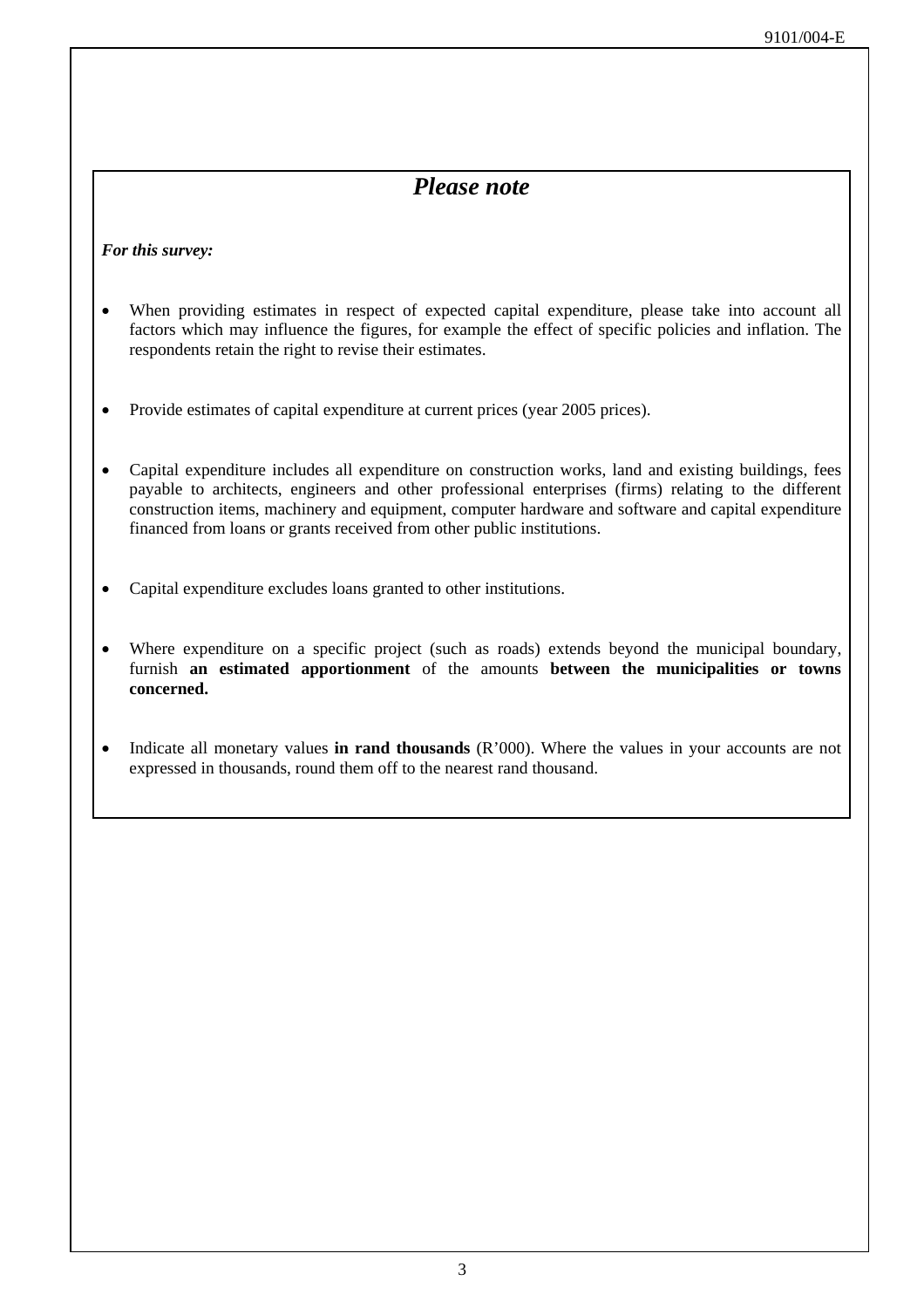# **Part 1 – Actual and expected capital expenditure**

## *Note*

- **Only complete** what is applicable to your institution.
- **Total capital expenditure:** Total capital expenditure on construction work in the relevant financial year.
- **Total allocation to private construction firms:** Indicate only that part of the capital expenditure that has been allocated to the private construction industry.

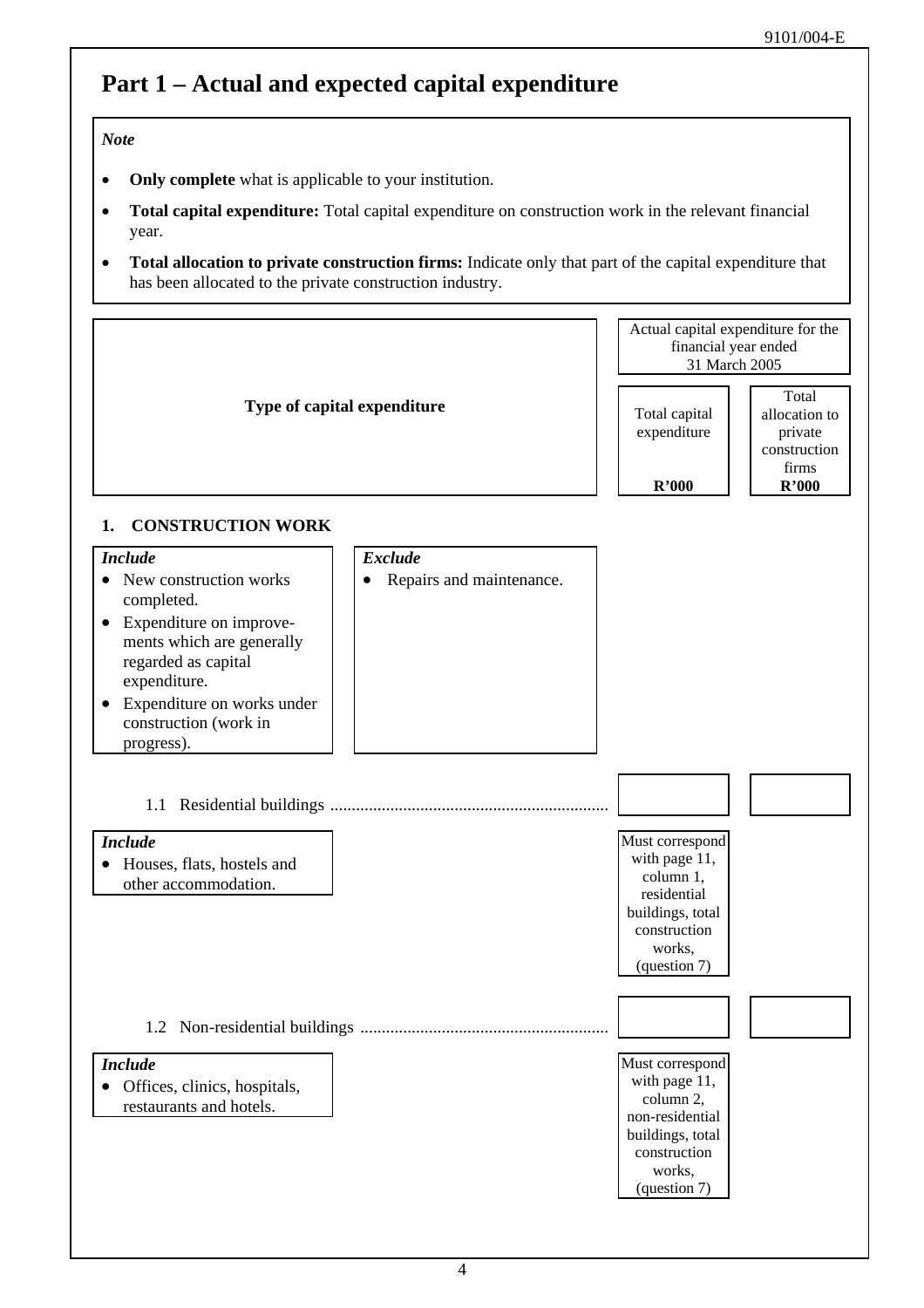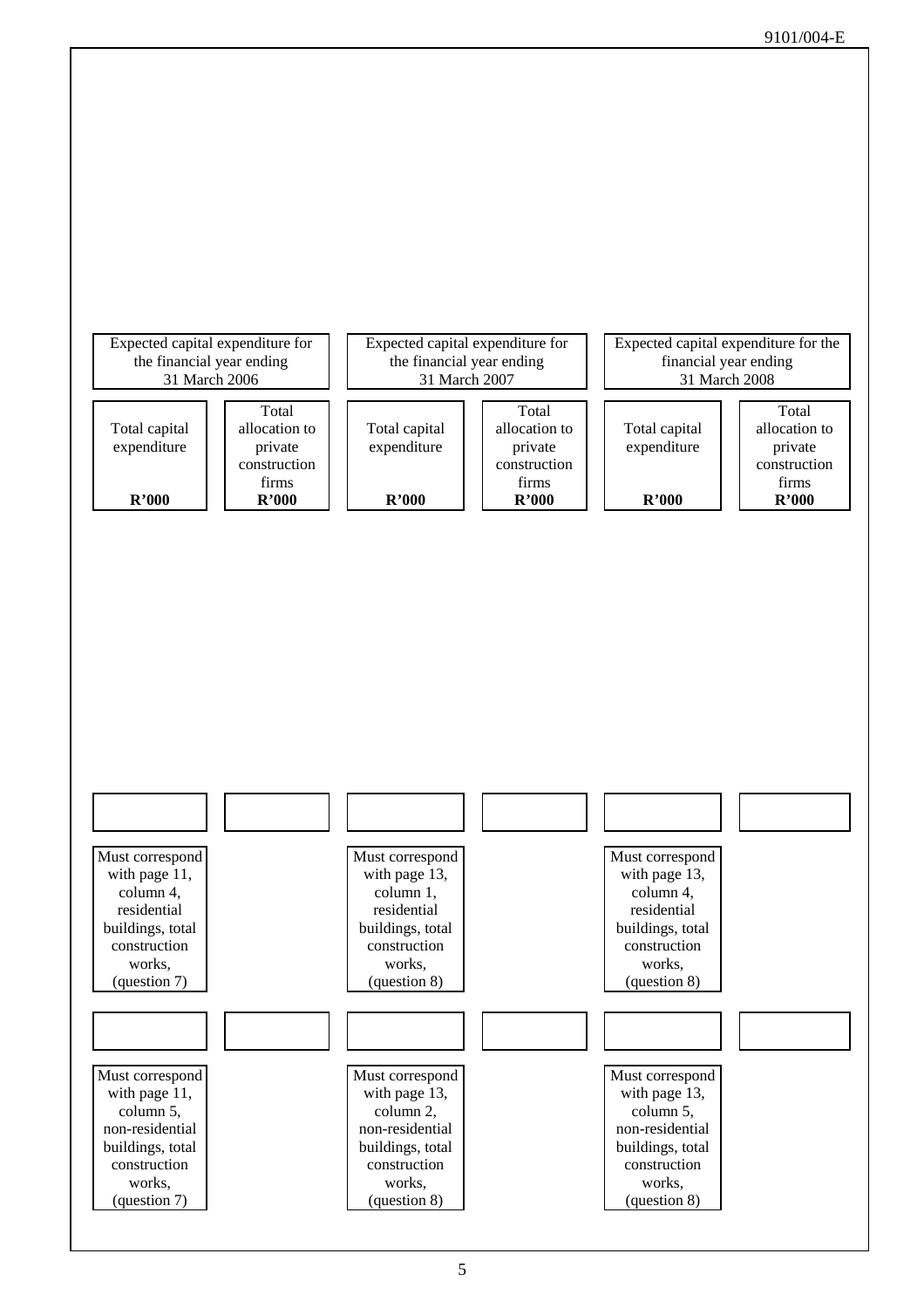|                                                                                                                |                                                                                                                                  | Actual capital expenditure for the<br>financial year ended<br>31 March 2005 |  |  |
|----------------------------------------------------------------------------------------------------------------|----------------------------------------------------------------------------------------------------------------------------------|-----------------------------------------------------------------------------|--|--|
| Type of capital expenditure                                                                                    | Total capital<br>expenditure<br>R'000                                                                                            | Total<br>allocation to<br>private<br>construction<br>firms<br>R'000         |  |  |
|                                                                                                                |                                                                                                                                  |                                                                             |  |  |
| <b>Include</b><br>Airports, ports, parking sites,<br>afforestation and<br>improvement of sports<br>facilities. | Must correspond<br>with page 11,<br>column 3,<br>other<br>construction<br>works, total<br>construction<br>works,<br>(question 7) |                                                                             |  |  |
| 2. Subtotal: Construction works (Questions 1.1 to 1.3)<br>3. Expenditure on transport equipment:<br>3.1        |                                                                                                                                  |                                                                             |  |  |
| 3.2                                                                                                            |                                                                                                                                  |                                                                             |  |  |
| Expenditure on machinery, equipment and furniture that are<br>4.<br>capitalised:                               |                                                                                                                                  |                                                                             |  |  |
| 4.1                                                                                                            |                                                                                                                                  |                                                                             |  |  |
|                                                                                                                |                                                                                                                                  |                                                                             |  |  |
| 4.2                                                                                                            |                                                                                                                                  |                                                                             |  |  |
| 4.3                                                                                                            |                                                                                                                                  |                                                                             |  |  |
|                                                                                                                |                                                                                                                                  |                                                                             |  |  |
|                                                                                                                |                                                                                                                                  |                                                                             |  |  |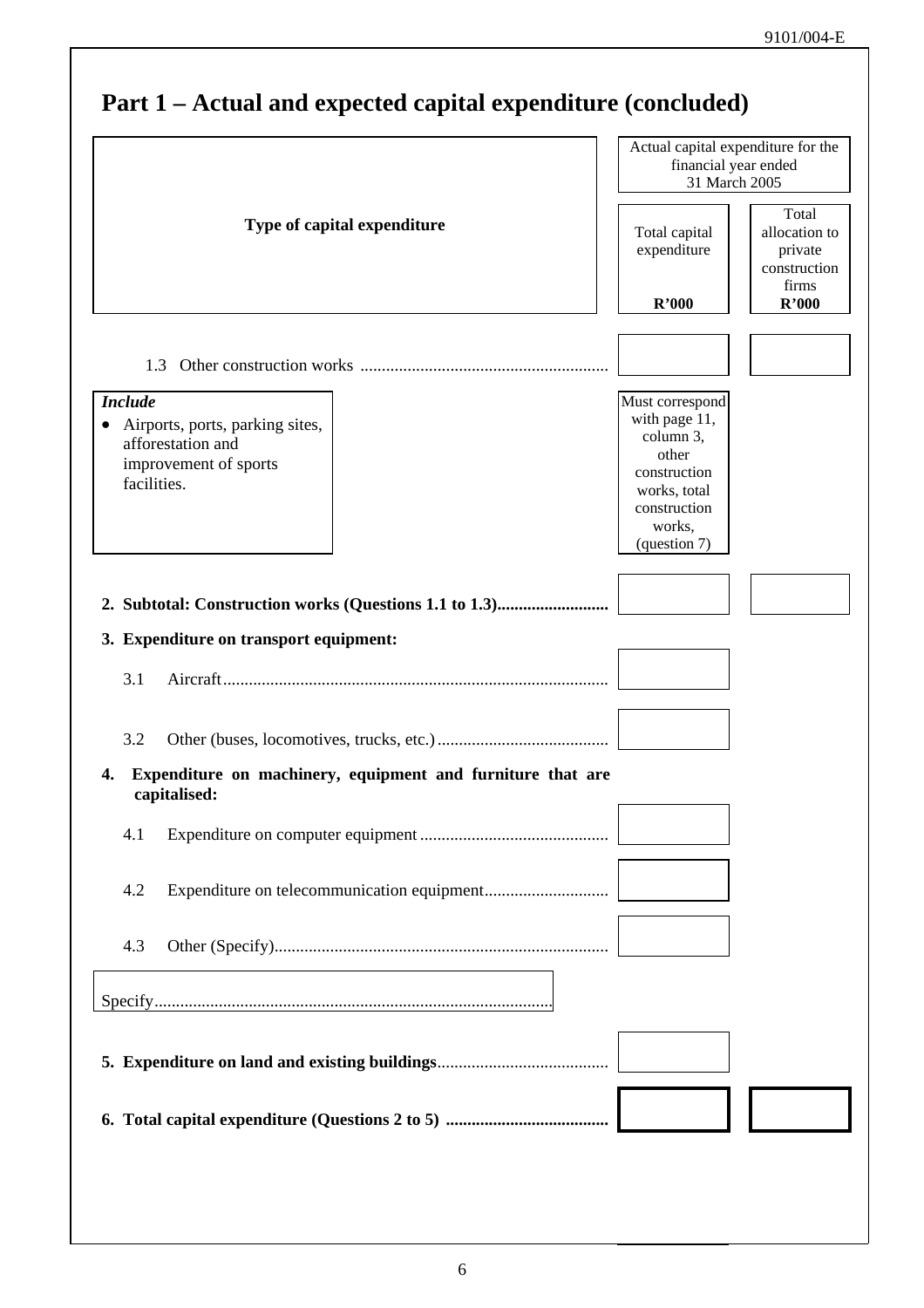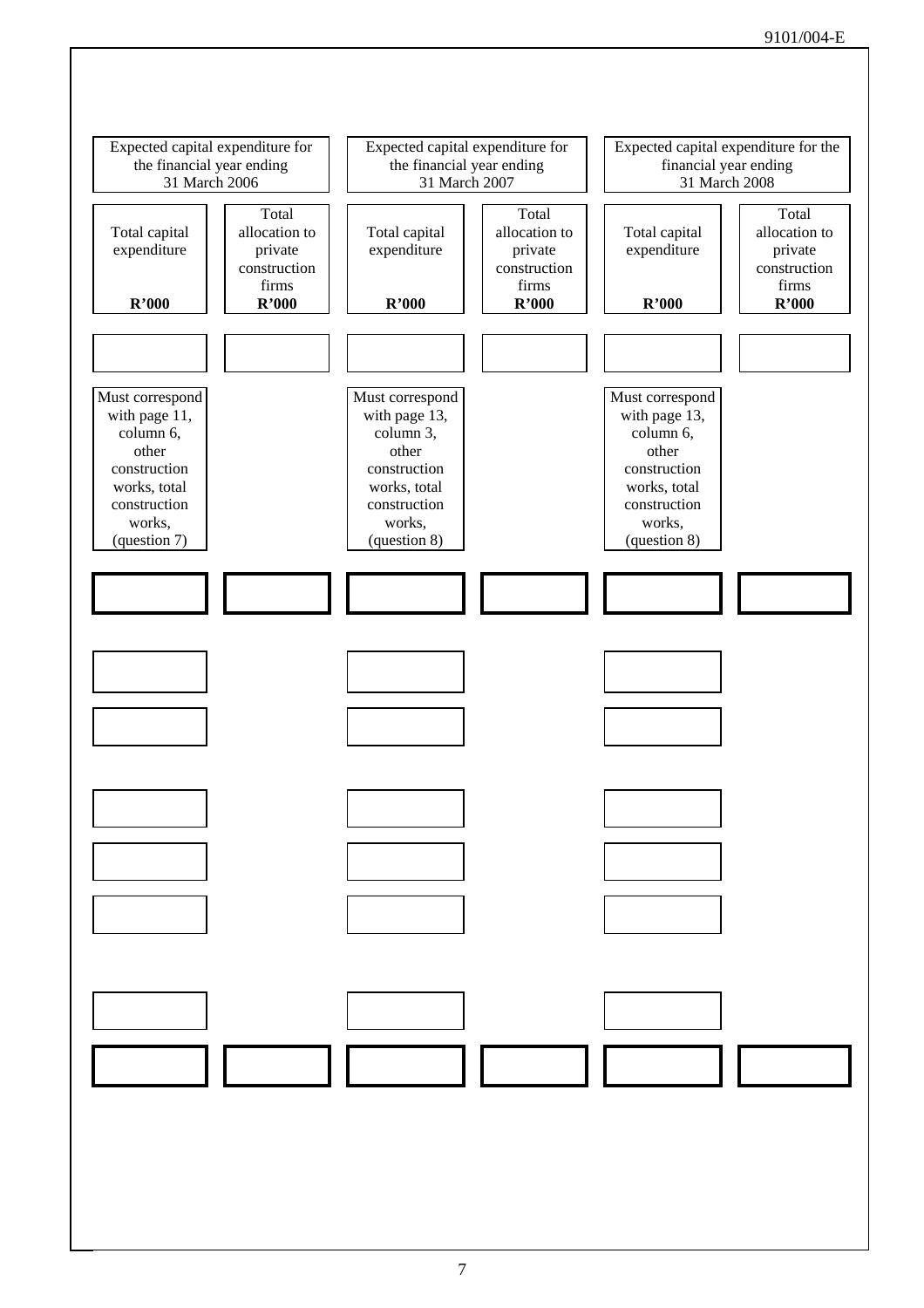# **Part 2 – Actual and expected expenditure on construction works by municipality or town**

*Note* 

- **Separate sheets of paper should be used for every financial year, if the space provided in part 2 is not enough.**
- State the actual and expected expenditure on **construction works** shown in part 1 (pages 4 to 7) by municipality or town.
- **Residential buildings include** houses, flats, hostels and other accommodation.
- **Non-residential buildings include** offices, clinics, hospitals, restaurants and hotels.
- **All other construction works include** electricity supply, electricity networks, airports, ports, parking sites, afforestation and improvement of sports facilities.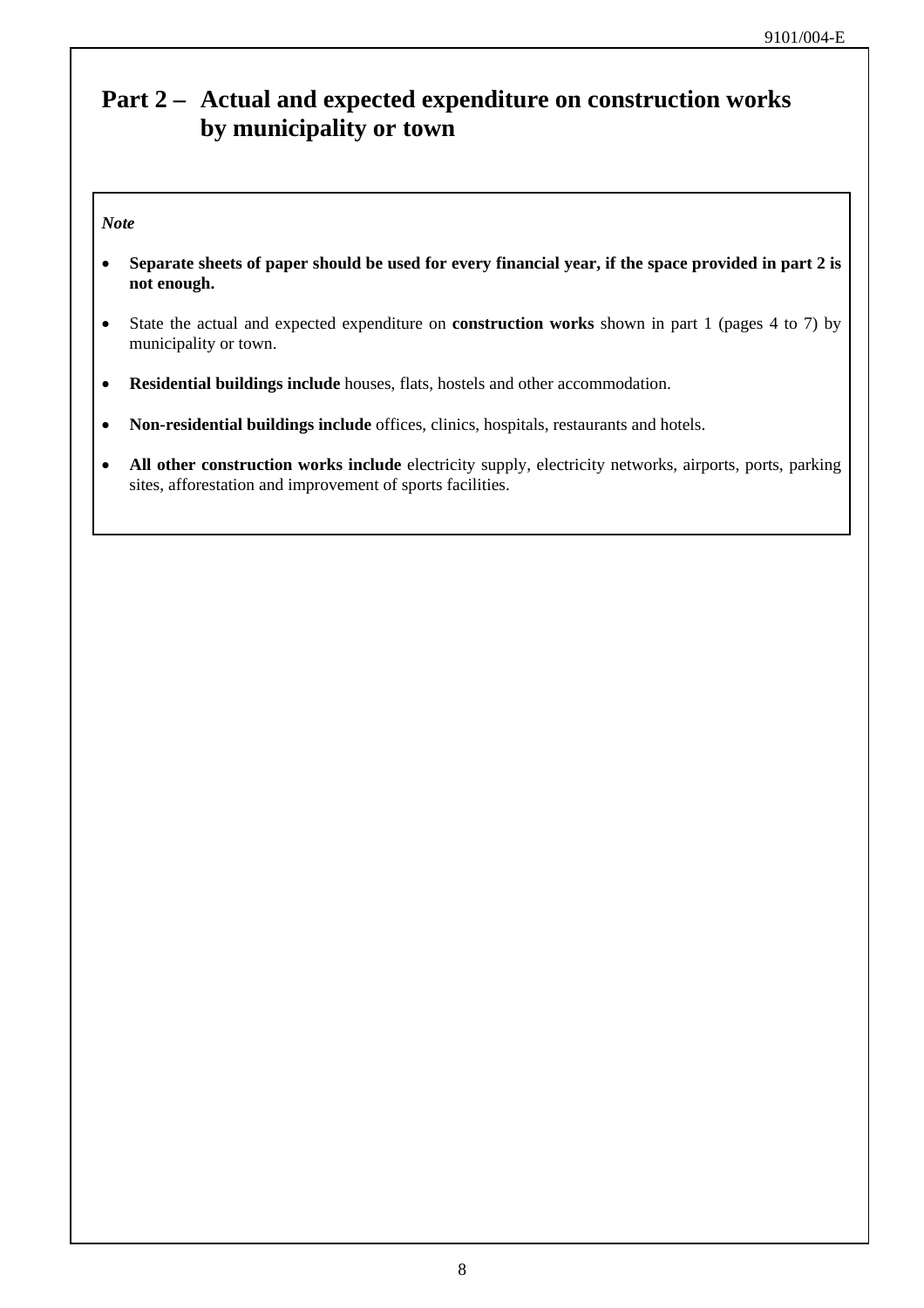# **PLEASE TURN OVER**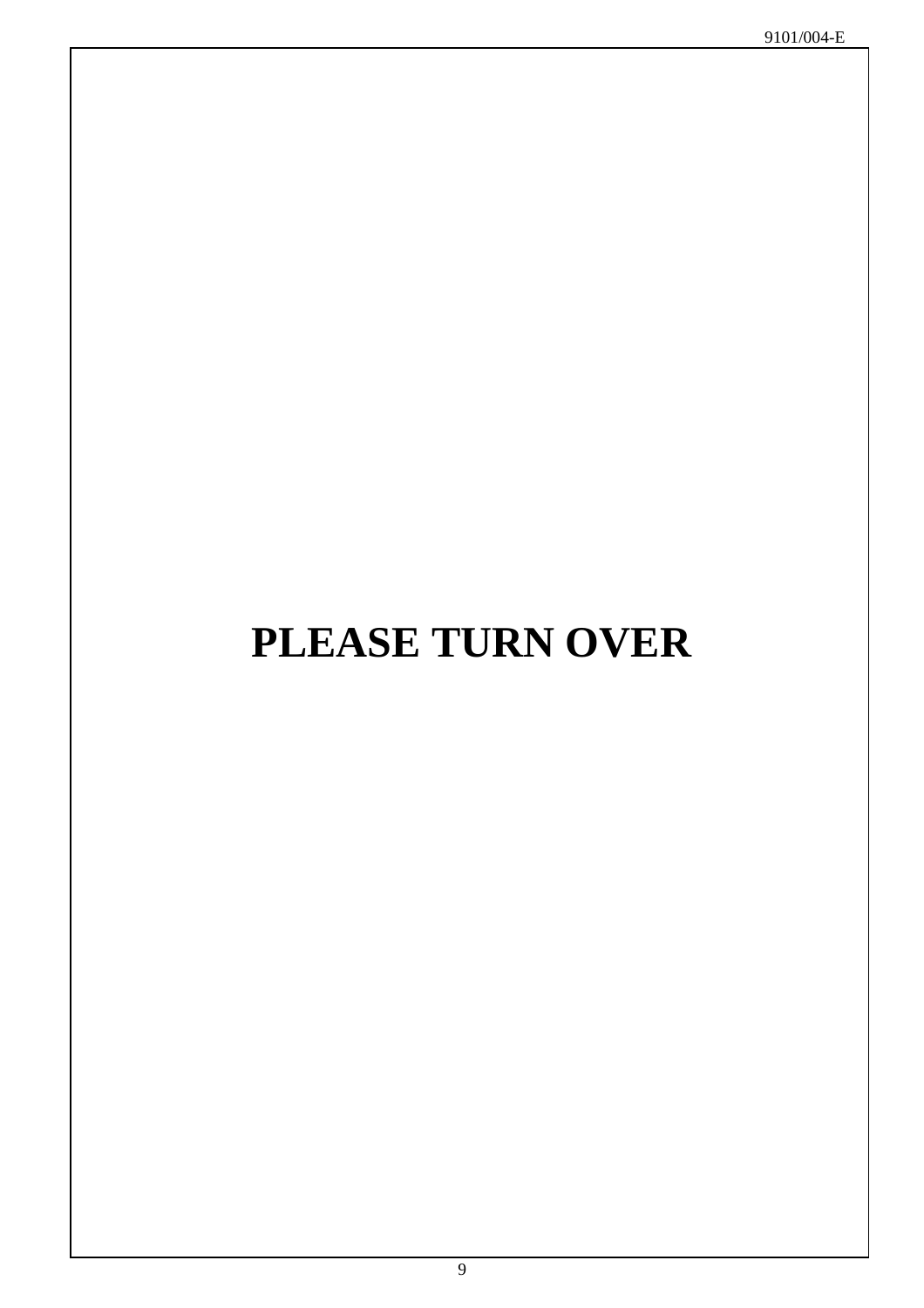# Part 2 – Actual and expected expenditure on construction

 $\lceil$ 

7. Expected expenditure on construction works for the financial year ending 2005 and 2006

| Municipality / Town             |  |
|---------------------------------|--|
| 1.                              |  |
| 2.                              |  |
| 3.                              |  |
| 4.                              |  |
| 5.                              |  |
| 6.                              |  |
| 7.                              |  |
| 8.                              |  |
| 9.                              |  |
| 10.                             |  |
| $11. \,$                        |  |
| 12.                             |  |
| 13.                             |  |
| 14.<br>15.                      |  |
| 16.                             |  |
| <b>Total construction works</b> |  |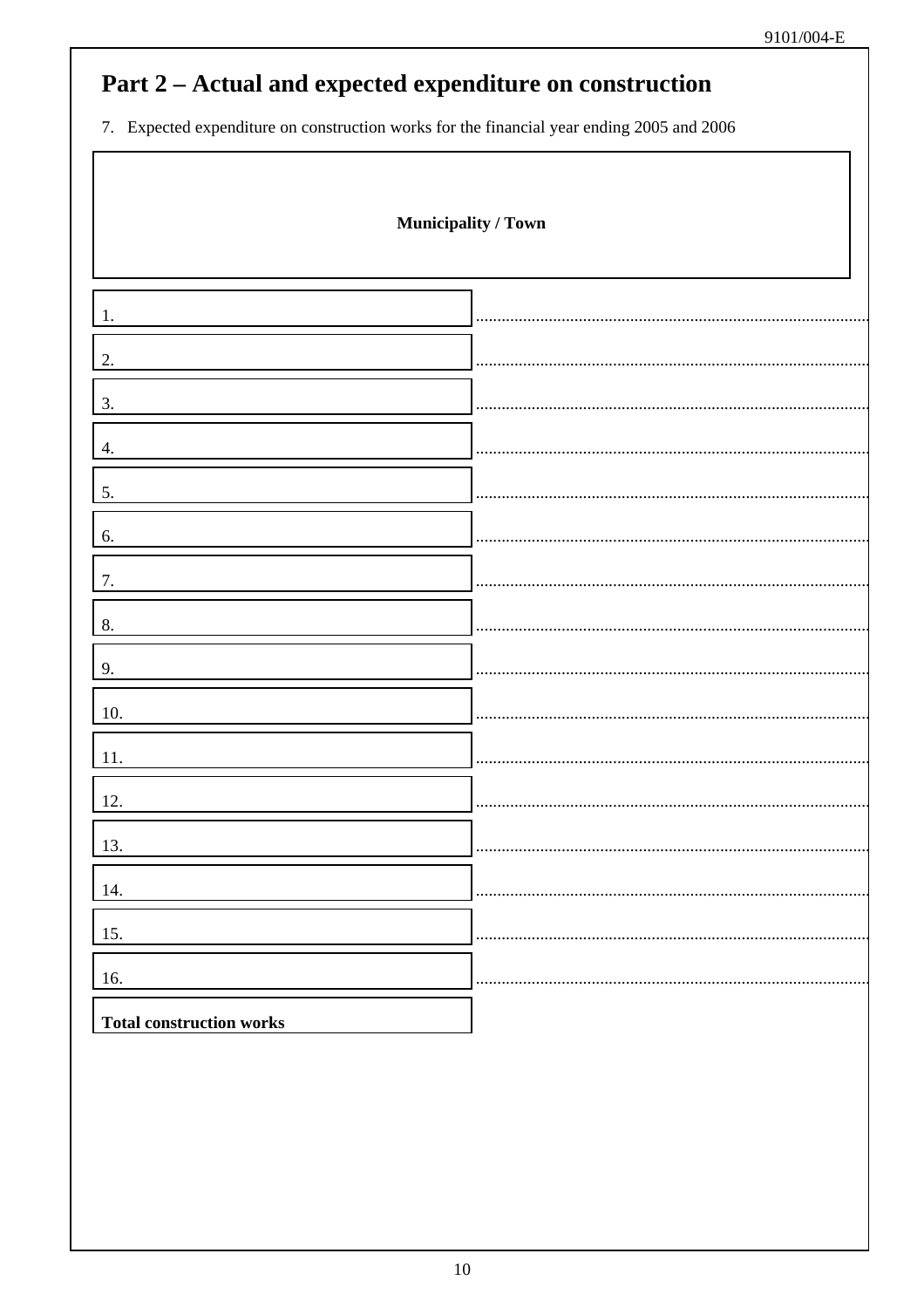|                                    | Actual expenditure on constructions for the financial<br>year ending 31 March 2005 |                                    | Expected expenditure on construction for the<br>financial year ending 31 March 2006 |                                    |                                    |
|------------------------------------|------------------------------------------------------------------------------------|------------------------------------|-------------------------------------------------------------------------------------|------------------------------------|------------------------------------|
| Residential<br>buildings           | Non-<br>residential<br>buildings                                                   | Other<br>construction<br>works     | Residential<br>buildings                                                            | Non-<br>residential<br>buildings   | Other<br>construction<br>works     |
| R'000                              | R'000                                                                              | R'000                              | R'000                                                                               | R'000                              | R'000                              |
|                                    |                                                                                    |                                    |                                                                                     |                                    |                                    |
|                                    |                                                                                    |                                    |                                                                                     |                                    |                                    |
|                                    |                                                                                    |                                    |                                                                                     |                                    |                                    |
|                                    |                                                                                    |                                    |                                                                                     |                                    |                                    |
|                                    |                                                                                    |                                    |                                                                                     |                                    |                                    |
|                                    |                                                                                    |                                    |                                                                                     |                                    |                                    |
|                                    |                                                                                    |                                    |                                                                                     |                                    |                                    |
|                                    |                                                                                    |                                    |                                                                                     |                                    |                                    |
|                                    |                                                                                    |                                    |                                                                                     |                                    |                                    |
|                                    |                                                                                    |                                    |                                                                                     |                                    |                                    |
|                                    |                                                                                    |                                    |                                                                                     |                                    |                                    |
|                                    |                                                                                    |                                    |                                                                                     |                                    |                                    |
|                                    |                                                                                    |                                    |                                                                                     |                                    |                                    |
|                                    |                                                                                    |                                    |                                                                                     |                                    |                                    |
|                                    |                                                                                    |                                    |                                                                                     |                                    |                                    |
|                                    |                                                                                    |                                    |                                                                                     |                                    |                                    |
|                                    |                                                                                    |                                    |                                                                                     |                                    |                                    |
|                                    |                                                                                    |                                    |                                                                                     |                                    |                                    |
|                                    |                                                                                    |                                    |                                                                                     |                                    |                                    |
|                                    |                                                                                    |                                    |                                                                                     |                                    |                                    |
|                                    |                                                                                    |                                    |                                                                                     |                                    |                                    |
|                                    |                                                                                    |                                    |                                                                                     |                                    |                                    |
|                                    |                                                                                    |                                    |                                                                                     |                                    |                                    |
|                                    |                                                                                    |                                    |                                                                                     |                                    |                                    |
|                                    |                                                                                    |                                    |                                                                                     |                                    |                                    |
|                                    |                                                                                    |                                    |                                                                                     |                                    |                                    |
|                                    |                                                                                    |                                    |                                                                                     |                                    |                                    |
|                                    |                                                                                    |                                    |                                                                                     |                                    |                                    |
|                                    |                                                                                    |                                    |                                                                                     |                                    |                                    |
| Must                               | Must                                                                               | Must                               | Must                                                                                | Must                               | Must                               |
| correspond                         | correspond                                                                         | correspond                         | correspond                                                                          | correspond                         | correspond                         |
| with the amount<br>under the total | with the amount<br>under the total                                                 | with the amount<br>under the total | with the amount<br>under the total                                                  | with the amount<br>under the total | with the amount<br>under the total |
| capital                            | capital                                                                            | capital                            | capital                                                                             | capital                            | capital                            |
| expenditure<br>column for          | expenditure<br>column for                                                          | expenditure<br>column for          | expenditure<br>column for                                                           | expenditure<br>column for          | expenditure<br>column for          |
| 2005, question                     | 2005, question                                                                     | 2005, question                     | 2006, question                                                                      | 2006, question                     | 2006, question                     |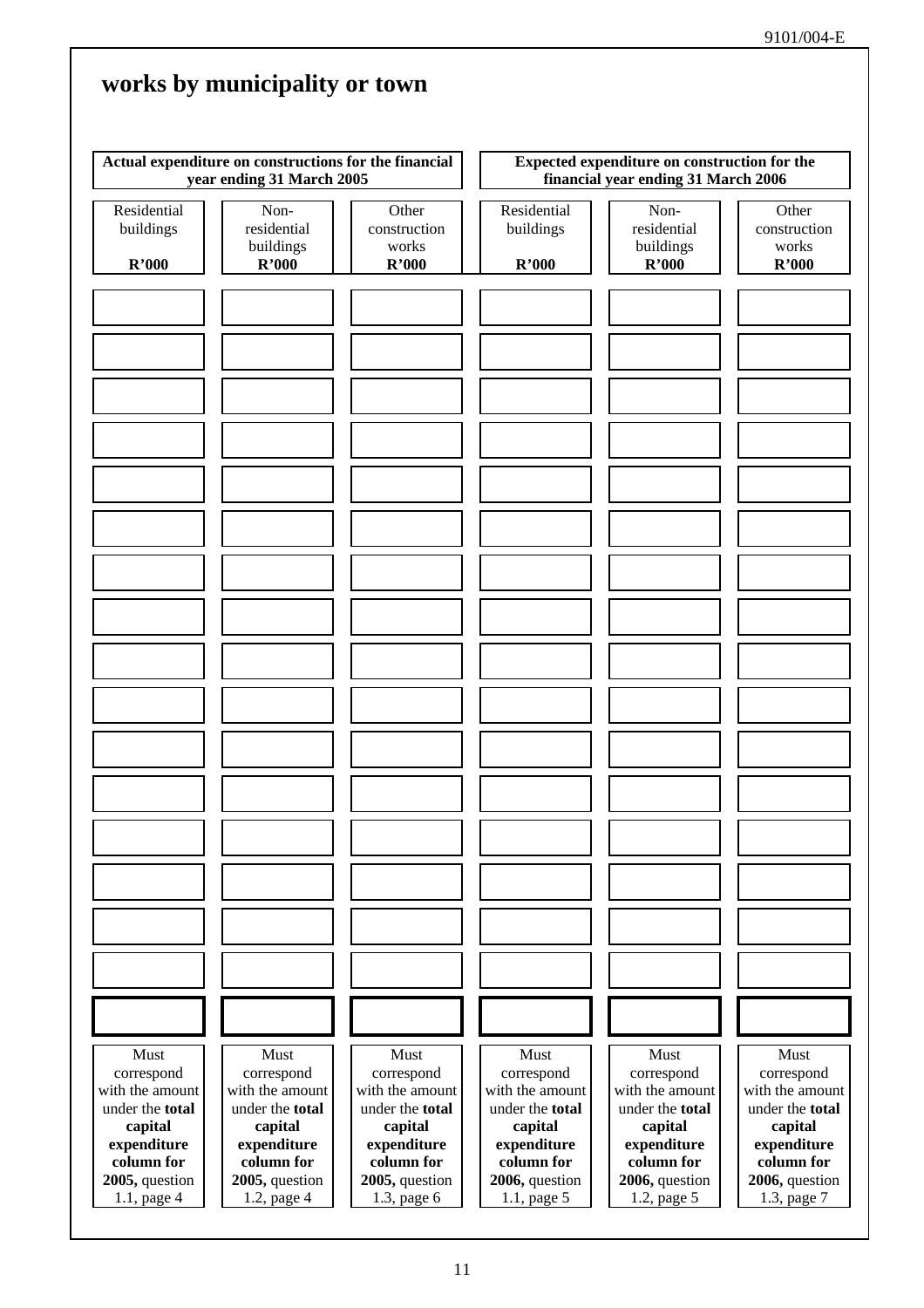# Part 2 – Actual and expected expenditure on construction

 $\Gamma$ 

8. Expected expenditure on construction works for the financial year ending 2007 and 2008

|                                 | Municipality / Town |
|---------------------------------|---------------------|
| 1.                              |                     |
| 2.                              |                     |
| 3.                              |                     |
| 4.                              |                     |
| 5.                              |                     |
| 6.                              |                     |
| 7.                              |                     |
| 8.                              |                     |
| 9.                              |                     |
| 10.                             |                     |
| 11.                             |                     |
| 12.                             |                     |
| 13.                             |                     |
| 14.<br>15.                      |                     |
| 16.                             |                     |
| <b>Total construction works</b> |                     |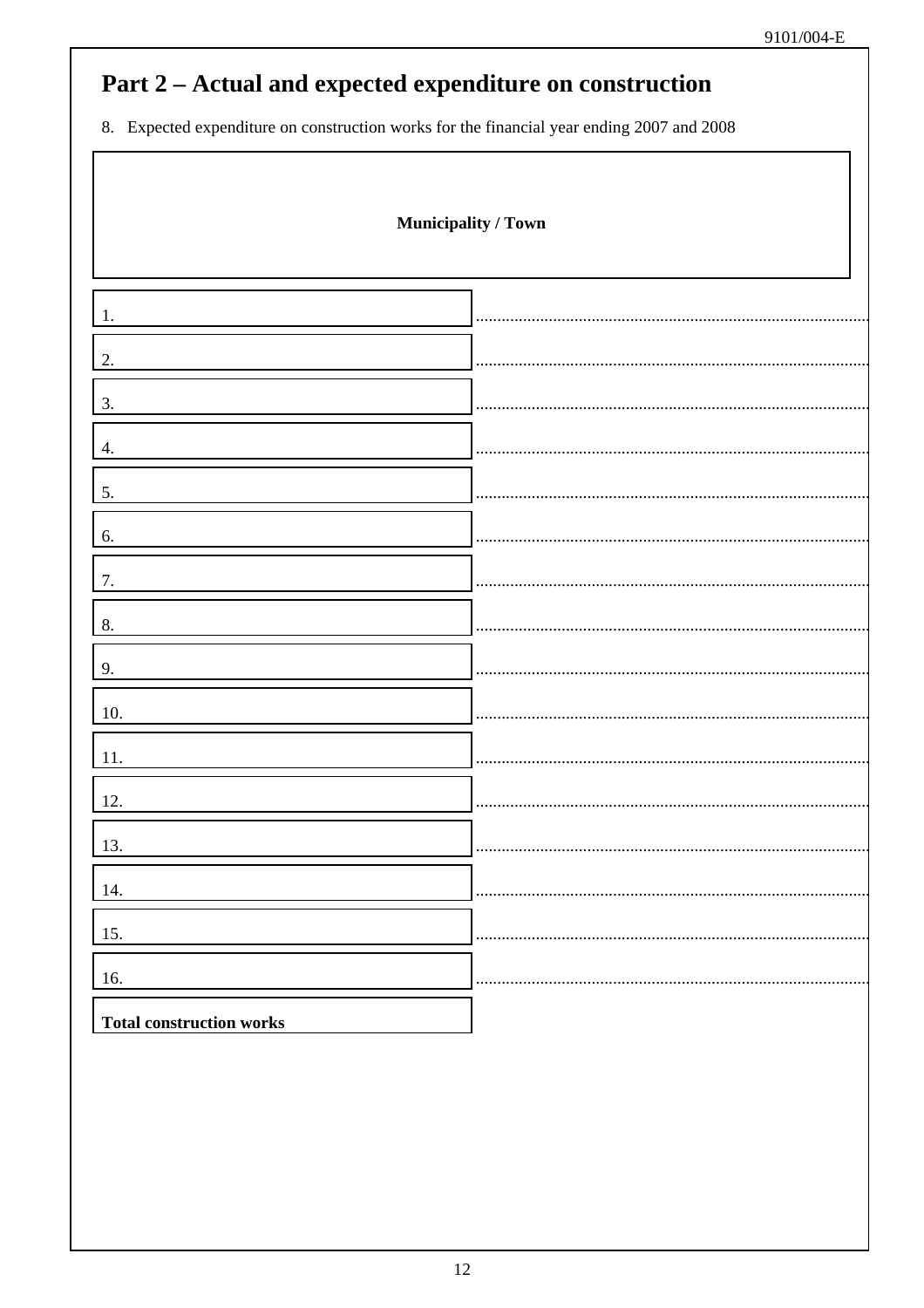|                                                                                                                    | Expected expenditure on constructions for the<br>financial year ending 31 March 2007                               |                                                                                                                    | Expected expenditure on construction for the<br>financial year ending 31 March 2008                                |                                                                                                                    |                                                                                                                    |
|--------------------------------------------------------------------------------------------------------------------|--------------------------------------------------------------------------------------------------------------------|--------------------------------------------------------------------------------------------------------------------|--------------------------------------------------------------------------------------------------------------------|--------------------------------------------------------------------------------------------------------------------|--------------------------------------------------------------------------------------------------------------------|
| Residential<br>buildings<br>R'000                                                                                  | Non-<br>residential<br>buildings<br>R'000                                                                          | Other<br>construction<br>works<br>R'000                                                                            | Residential<br>buildings<br>R'000                                                                                  | Non-<br>residential<br>buildings<br>R'000                                                                          | Other<br>construction<br>works<br>R'000                                                                            |
|                                                                                                                    |                                                                                                                    |                                                                                                                    |                                                                                                                    |                                                                                                                    |                                                                                                                    |
|                                                                                                                    |                                                                                                                    |                                                                                                                    |                                                                                                                    |                                                                                                                    |                                                                                                                    |
|                                                                                                                    |                                                                                                                    |                                                                                                                    |                                                                                                                    |                                                                                                                    |                                                                                                                    |
|                                                                                                                    |                                                                                                                    |                                                                                                                    |                                                                                                                    |                                                                                                                    |                                                                                                                    |
|                                                                                                                    |                                                                                                                    |                                                                                                                    |                                                                                                                    |                                                                                                                    |                                                                                                                    |
|                                                                                                                    |                                                                                                                    |                                                                                                                    |                                                                                                                    |                                                                                                                    |                                                                                                                    |
|                                                                                                                    |                                                                                                                    |                                                                                                                    |                                                                                                                    |                                                                                                                    |                                                                                                                    |
|                                                                                                                    |                                                                                                                    |                                                                                                                    |                                                                                                                    |                                                                                                                    |                                                                                                                    |
|                                                                                                                    |                                                                                                                    |                                                                                                                    |                                                                                                                    |                                                                                                                    |                                                                                                                    |
|                                                                                                                    |                                                                                                                    |                                                                                                                    |                                                                                                                    |                                                                                                                    |                                                                                                                    |
|                                                                                                                    |                                                                                                                    |                                                                                                                    |                                                                                                                    |                                                                                                                    |                                                                                                                    |
|                                                                                                                    |                                                                                                                    |                                                                                                                    |                                                                                                                    |                                                                                                                    |                                                                                                                    |
|                                                                                                                    |                                                                                                                    |                                                                                                                    |                                                                                                                    |                                                                                                                    |                                                                                                                    |
|                                                                                                                    |                                                                                                                    |                                                                                                                    |                                                                                                                    |                                                                                                                    |                                                                                                                    |
|                                                                                                                    |                                                                                                                    |                                                                                                                    |                                                                                                                    |                                                                                                                    |                                                                                                                    |
| Must<br>correspond<br>with the amount<br>under the total<br>capital<br>expenditure<br>column for<br>2007, question | Must<br>correspond<br>with the amount<br>under the total<br>capital<br>expenditure<br>column for<br>2007, question | Must<br>correspond<br>with the amount<br>under the total<br>capital<br>expenditure<br>column for<br>2007, question | Must<br>correspond<br>with the amount<br>under the total<br>capital<br>expenditure<br>column for<br>2008, question | Must<br>correspond<br>with the amount<br>under the total<br>capital<br>expenditure<br>column for<br>2008, question | Must<br>correspond<br>with the amount<br>under the total<br>capital<br>expenditure<br>column for<br>2008, question |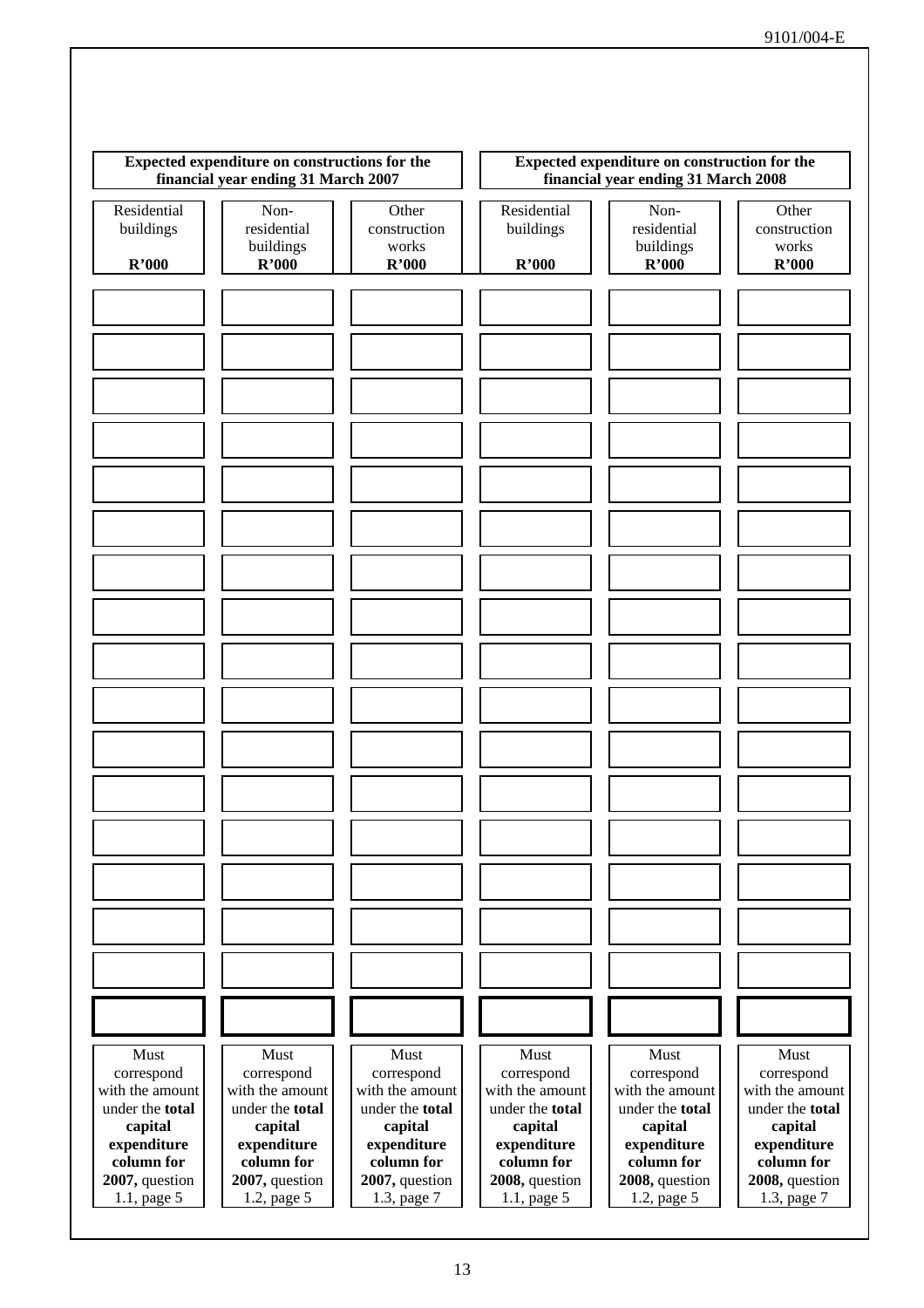# **Part 3 – Source of finance for capital expenditure and new construction work**

#### *Note*

• Furnish the amounts for the financing of capital expenditure as shown in part 1, against the relevant  $\frac{1}{2}$ 

| source.                                                                                                |                                                                                  |                                                                                          |       |       |
|--------------------------------------------------------------------------------------------------------|----------------------------------------------------------------------------------|------------------------------------------------------------------------------------------|-------|-------|
|                                                                                                        | Financing of<br>the actual                                                       | Financing of the expected capital expenditure for the<br>financial years ending 31 March |       |       |
| <b>Source of finance</b>                                                                               | capital<br>expenditure<br>for the<br>financial year<br>ended<br>31 March<br>2005 | 2006                                                                                     | 2007  | 2008  |
|                                                                                                        | R'000                                                                            | R'000                                                                                    | R'000 | R'000 |
| 9. External sources                                                                                    |                                                                                  |                                                                                          |       |       |
| 9.1 Public sector (government<br>departments etc.)                                                     |                                                                                  |                                                                                          |       |       |
| 9.2 Private sector                                                                                     |                                                                                  |                                                                                          |       |       |
| 9.3 Issue of loan stocks                                                                               |                                                                                  |                                                                                          |       |       |
| 10. Long-term loans:                                                                                   |                                                                                  |                                                                                          |       |       |
| 10.1 National government and<br>Provincial government                                                  |                                                                                  |                                                                                          |       |       |
| 10.2 Local Authorities                                                                                 |                                                                                  |                                                                                          |       |       |
| 10.3 Financial institutions                                                                            |                                                                                  |                                                                                          |       |       |
| <b>Include</b><br>Banks, building societies,<br>$\bullet$<br>insurance companies and<br>pension funds. |                                                                                  |                                                                                          |       |       |
|                                                                                                        |                                                                                  |                                                                                          |       |       |
| 10.5 Other external sources                                                                            |                                                                                  |                                                                                          |       |       |
| Specify                                                                                                |                                                                                  |                                                                                          |       |       |
|                                                                                                        |                                                                                  |                                                                                          |       |       |
|                                                                                                        |                                                                                  |                                                                                          |       |       |
|                                                                                                        |                                                                                  |                                                                                          |       |       |
|                                                                                                        |                                                                                  |                                                                                          |       |       |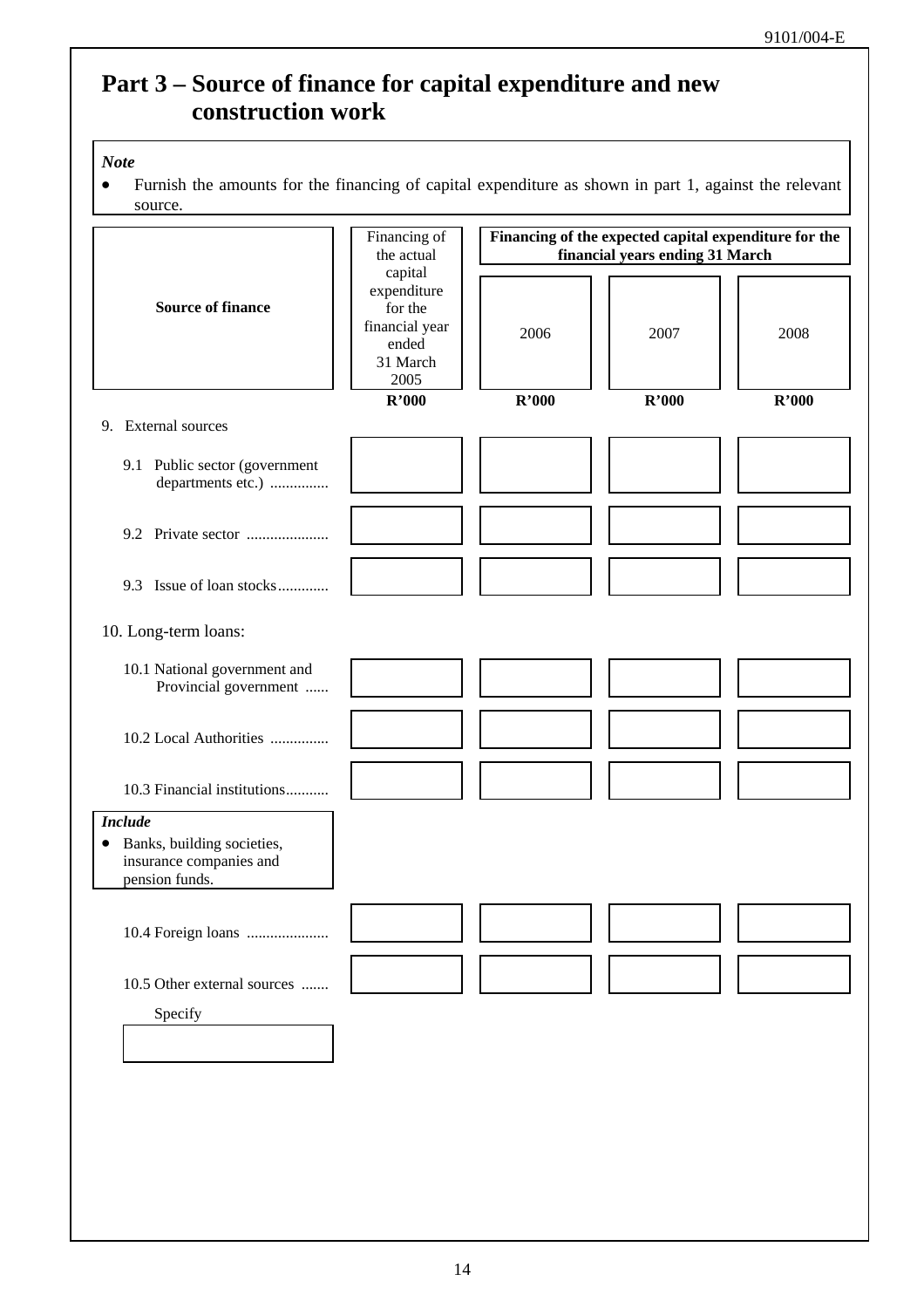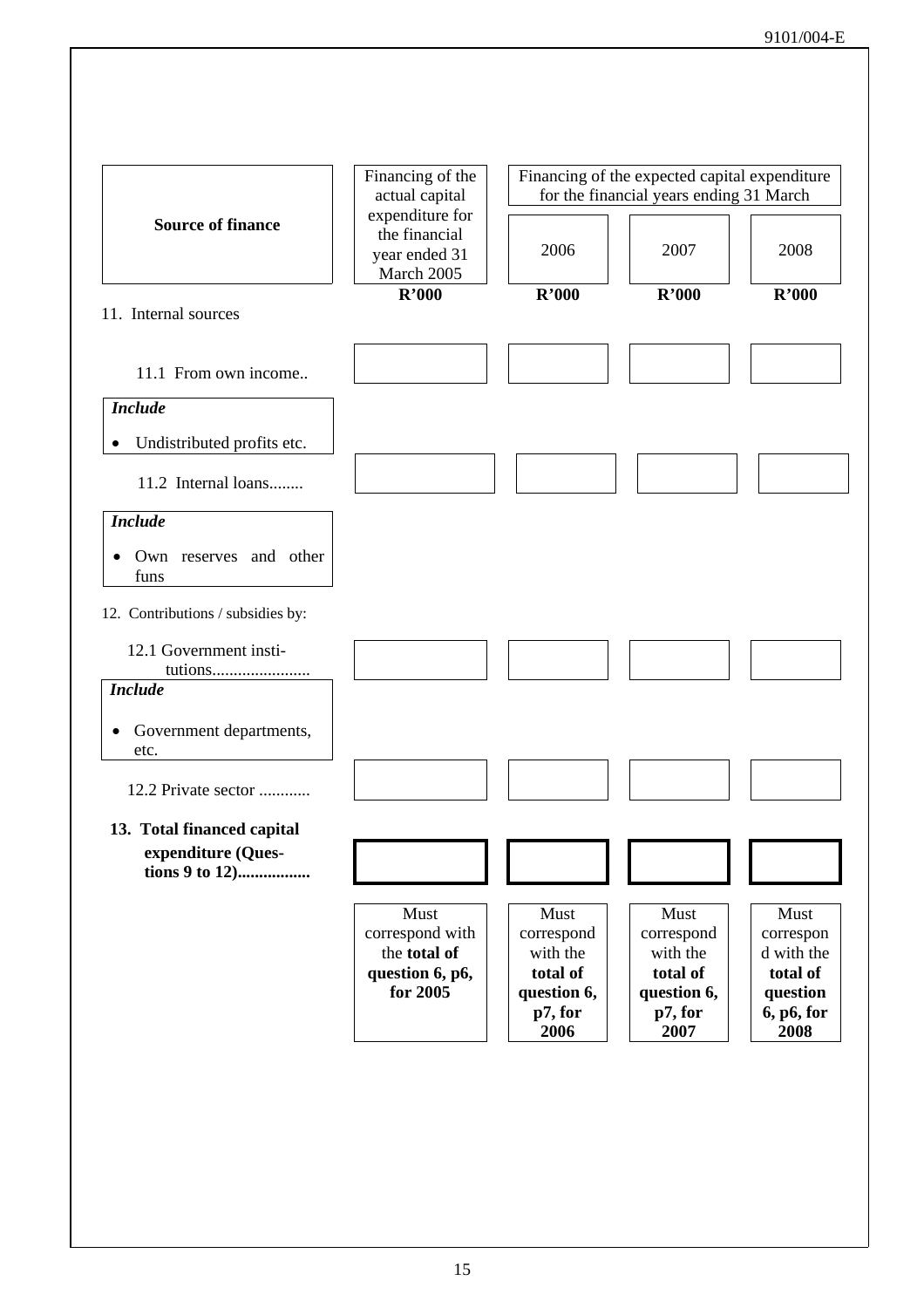# **Part 4 – Comments**

## 14. To minimise queries from Stats SA regarding the data provided, please provide comments on:

- Any substantial increases or decreases (deviations) from your previous completed questionnaire.
- Any information you have supplied on this questionnaire.  $\bullet$
- Changes in this institution (e.g. amalgamations).  $\bullet$
- Any unusual circumstances affecting the data provided: and
- Any other difficulties with the completion of the questionnaire.

## 15. Please provide an estimate of the time taken to complete this questionnaire.

| <i>hours</i> | minutes |
|--------------|---------|
| hours        | minutes |
| <i>hours</i> | minutes |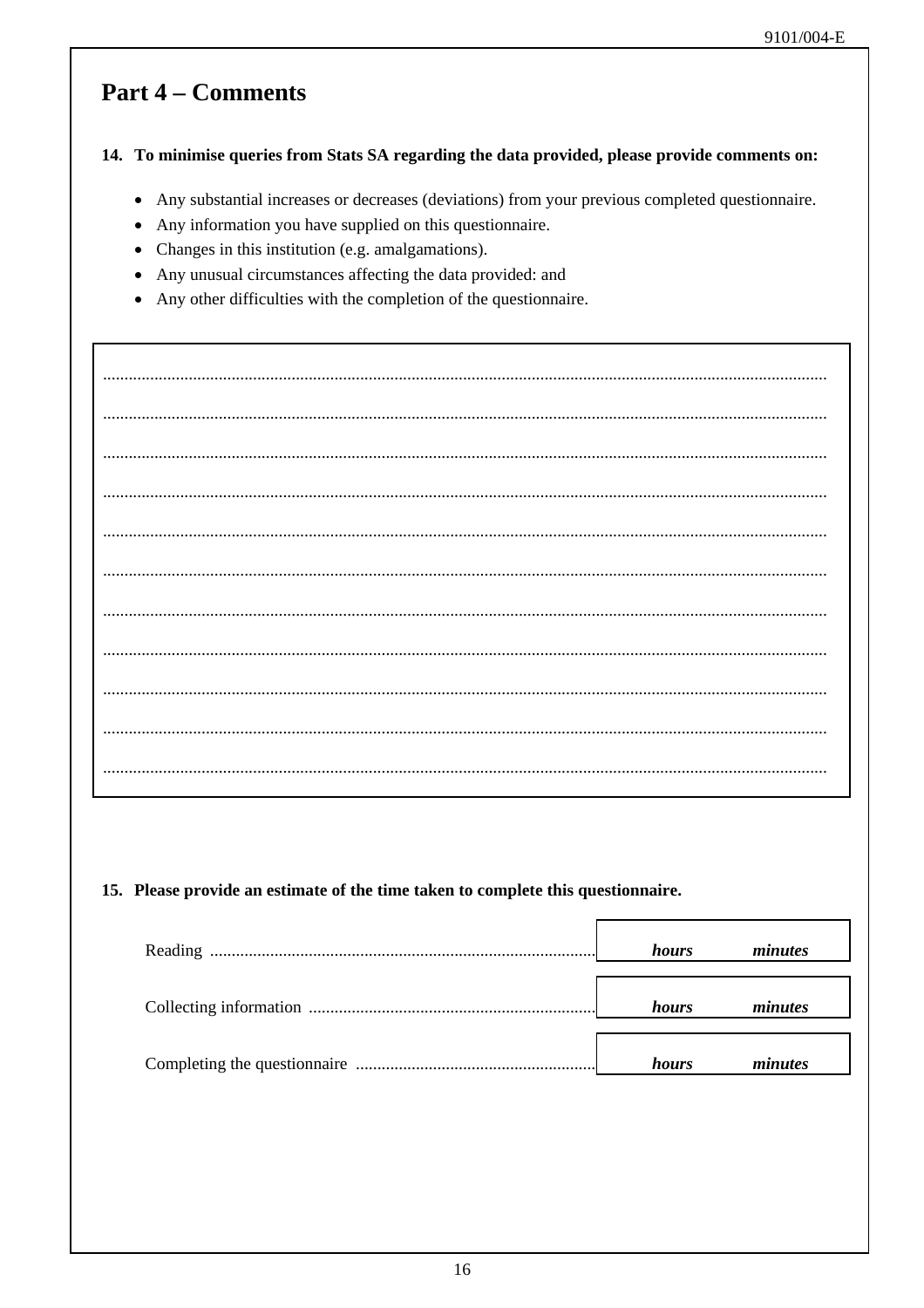## **16. Please indicate your preferred way of reporting information to Stats SA.**